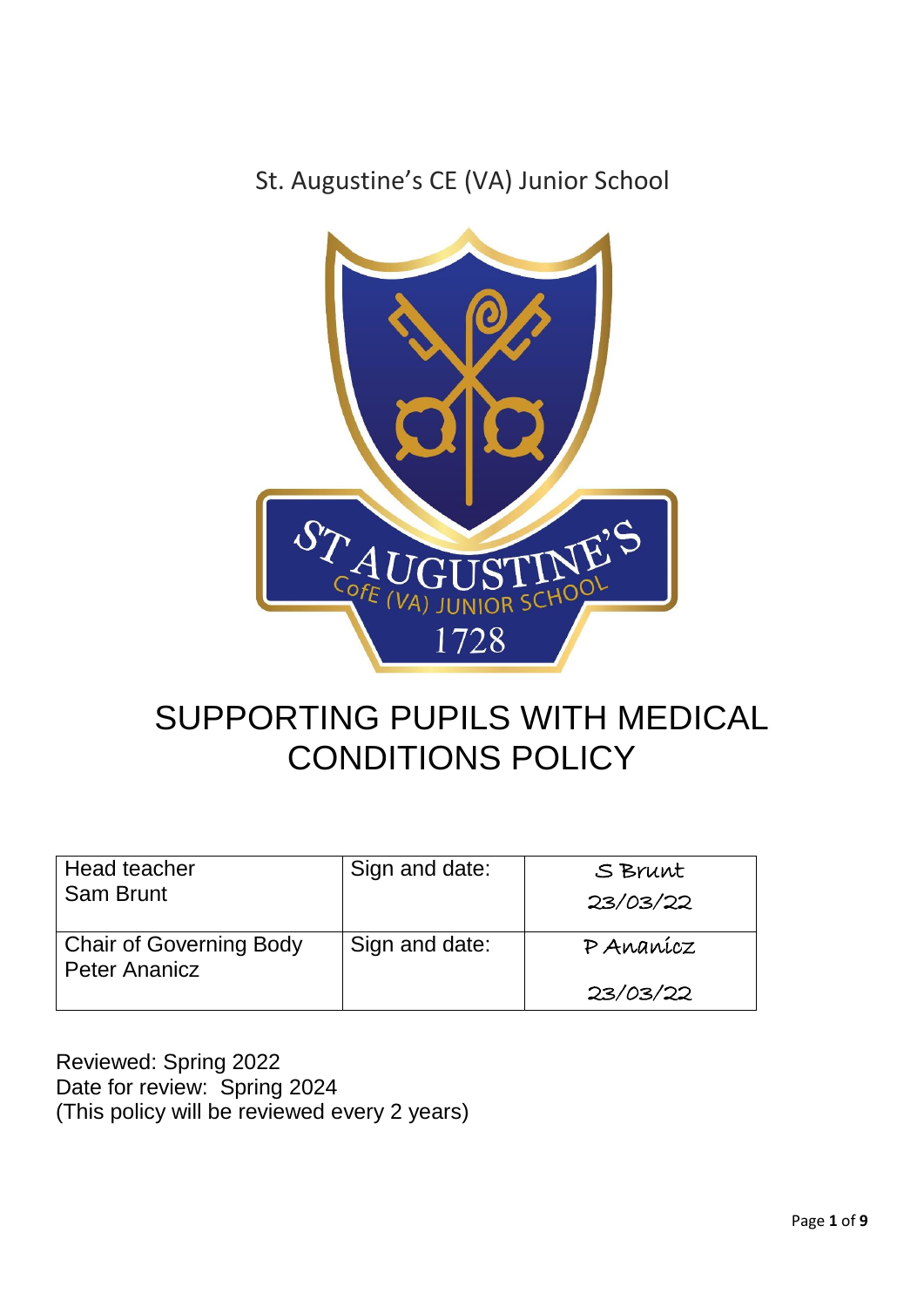# **Our Vision: To be guided by God's wisdom, to embrace challenge and to strive to achieve our best, enjoying all that we do together.**

## **INTRODUCTION**

St Augustine's C of E (VA) Junior School wishes to ensure that pupils with medical conditions receive appropriate care and support at school.

All pupils have an entitlement to a full time curriculum or as much as their medical condition allows.

This policy has been developed in line with the Department for Education's statutory guidance released in April 2014 – "Supporting pupils at school with medical conditions" under a statutory duty form section 100 of the Children and Families Act 2014. The statutory duty came into force on 1st September 2014

The school will have regard to the statutory guidance issued. We take account of it, carefully consider it and we make all efforts to comply.

Ofsted places a clear emphasis on meeting the needs of pupils with SEN and Disabilities, also including those pupils with medical conditions.

## **1) KEY ROLES AND RESPONSIBILITIES**

### **The Local Authority (LA) is responsible for:**

- 1. Promoting co-operation between relevant partners regarding supporting pupils with medical conditions.
- 2. Providing support, advice /guidance and training to schools and their staff to ensure Individual Healthcare Plans (IHP) are effectively delivered.
- 3. Working with schools to ensure pupils attend full-time or make alternative arrangements for the education of pupils who need to be out of school for fifteen days or more due to a health need and who otherwise would not receive a suitable education.

### **The Governing Body of St Augustine's C of E (VA) Junior School is responsible for:**

- 1. Ensuring arrangements are in place to support pupils with medical conditions.
- 2. Ensuring the policy is developed collaboratively across services, clearly identifies roles and responsibilities and is implemented effectively.
- 3. Ensuring that the Supporting Pupils with Medical Conditions Policy does not discriminate on any grounds including, but not limited to protected characteristics: ethnicity/national/ origin, religion or belief, sex, gender reassignment, pregnancy & maternity, disability or sexual orientation.
- 4. Ensuring the policy covers arrangements for pupils who are competent to manage their own health needs.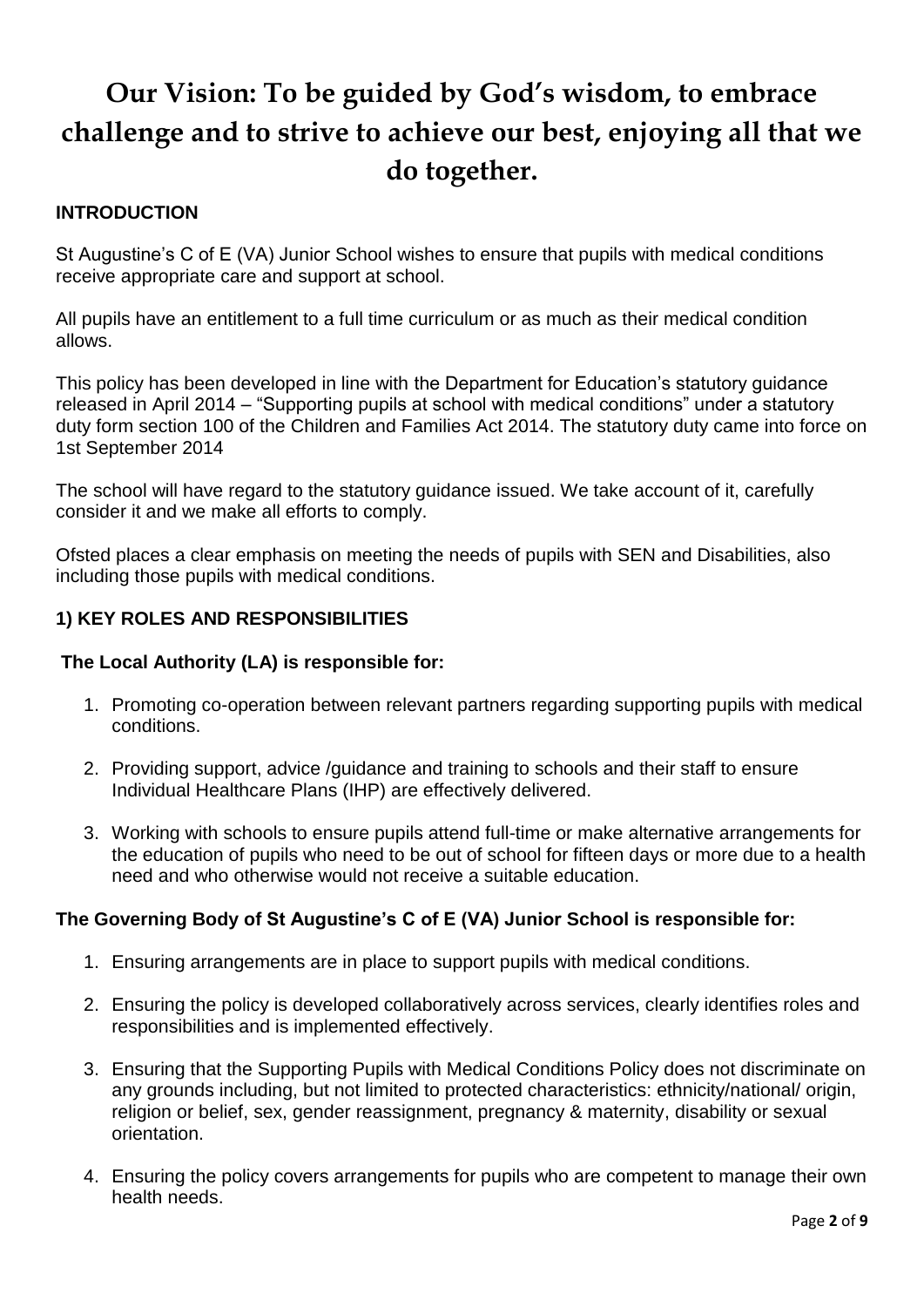- 5. Ensuring that all pupils with medical conditions are able to play a full and active role in all aspects of school life, participate in school visits / trips/ sporting activities, remain healthy and achieve their academic potential.
- 6. Ensuring that relevant training is delivered to a sufficient number of staff who will have responsibility to support children with medical conditions and that they are signed off as competent to do so. Staff to have access to information, resources and materials.
- 7. Ensuring written records are kept of, any and all, medicines administered to pupils.
- 8. Ensuring the policy sets out procedures in place for emergency situations.
- 9. Ensuring the level of insurance in place reflects the level of risk.
- 10.Handling complaints regarding this policy as outlined in the school's Complaints Policy.

### **The Head teacher is responsible for:**

- 1. Ensuring the policy is developed effectively with partner agencies and then making staff aware of this policy.
- 2. The day-to-day implementation and management of the Supporting Pupils with Medical Conditions Policy and Procedures of St Augustine's C of E (VA) Junior School.
- 3. Liaising with healthcare professionals regarding the training required for staff.
- 4. Identifying staff who need to be aware of a child's medical condition.
- 5. Developing Individual Healthcare Plans (IHPs).
- 6. Ensuring a sufficient number of trained members of staff are available to implement the policy and deliver IHPs in normal, contingency and emergency situations.
- 7. If necessary, facilitating the recruitment of staff for the purpose of delivering the promises made in this policy. Ensuring more than one staff member is identified, to cover holidays / absences and emergencies.
- 8. Ensuring the correct level of insurance is in place for teachers who support pupils in line with this policy.
- 9. Continuous two way liaison with school nurses and school in the case of any child who has or develops an identified medical condition.
- 10.Ensuring confidentiality and data protection
- 11.Assigning appropriate accommodation for medical treatment/ care
- 12.Considering the purchase of a defibrillator.
- 13.Voluntarily holding 'spare' salbutamol asthma inhalers for emergency use.

#### **Staff members are responsible for:**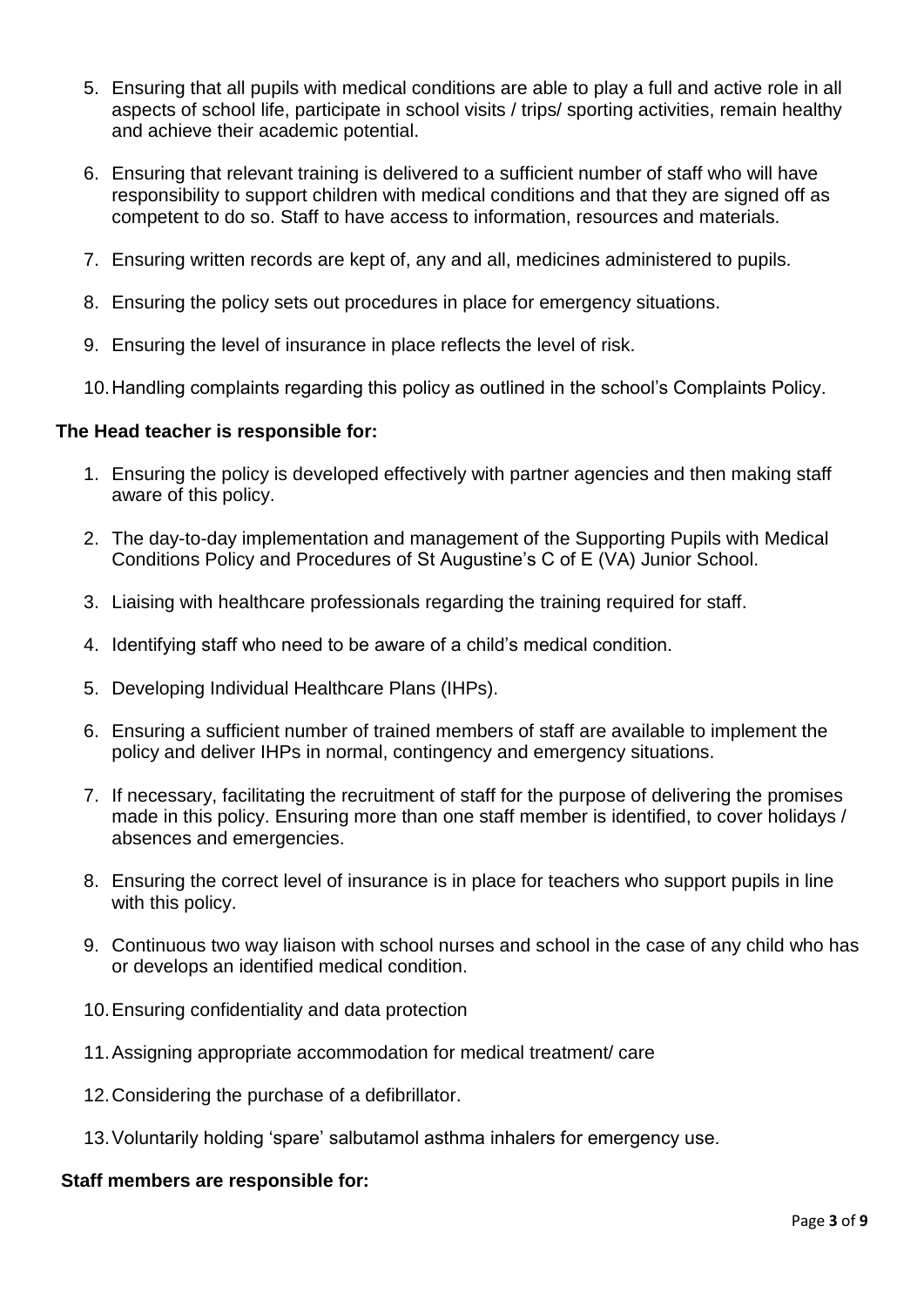- 1. Taking appropriate steps to support children with medical conditions and familiarising themselves with procedures which detail how to respond when they become aware that a pupil with a medical condition needs help. *A first-aid certificate is not sufficient*.
- 2. Knowing where controlled drugs are stored and where the key is held.
- 3. Taking account of the needs of pupils with medical conditions in lessons.
- 4. Undertaking training to achieve the necessary competency for supporting pupils with medical conditions, with particular specialist training if they have agreed to undertake a medication responsibility.
- 5. Allowing inhalers, adrenalin pens and blood glucose testers to be held in an accessible location, following DfE guidance.

### **School nurses are responsible for:**

- 1. Collaborating on developing an IHP in anticipation of a child with a medical condition starting school.
- 2. Notifying the school when a child has been identified as requiring support in school due to a medical condition at any time in their school career.
- 3. Supporting staff to implement an IHP and then participate in regular reviews of the IHP. Giving advice and liaison on training needs.
- 4. Liaising locally with lead clinicians on appropriate support. Assisting the Headteacher in identifying training needs and providers of training.

#### **Parents and carers are responsible for:**

- 1. Keeping the school informed about any new medical condition or changes to their child/children's health.
- 2. Participating in the development and regular reviews of their child's IHP.
- 3. Completing a parental consent form to administer medicine or treatment before bringing medication into school.
- 4. Providing the school with the medication their child requires and keeping it up to date including collecting leftover medicine.
- 5. Carrying out actions assigned to them in the IHP with particular emphasis on, they or a nominated adult, being contactable at all times.

#### **Pupils are responsible for:**

- 1. Providing information on how their medical condition affects them.
- 2. Contributing to their IHP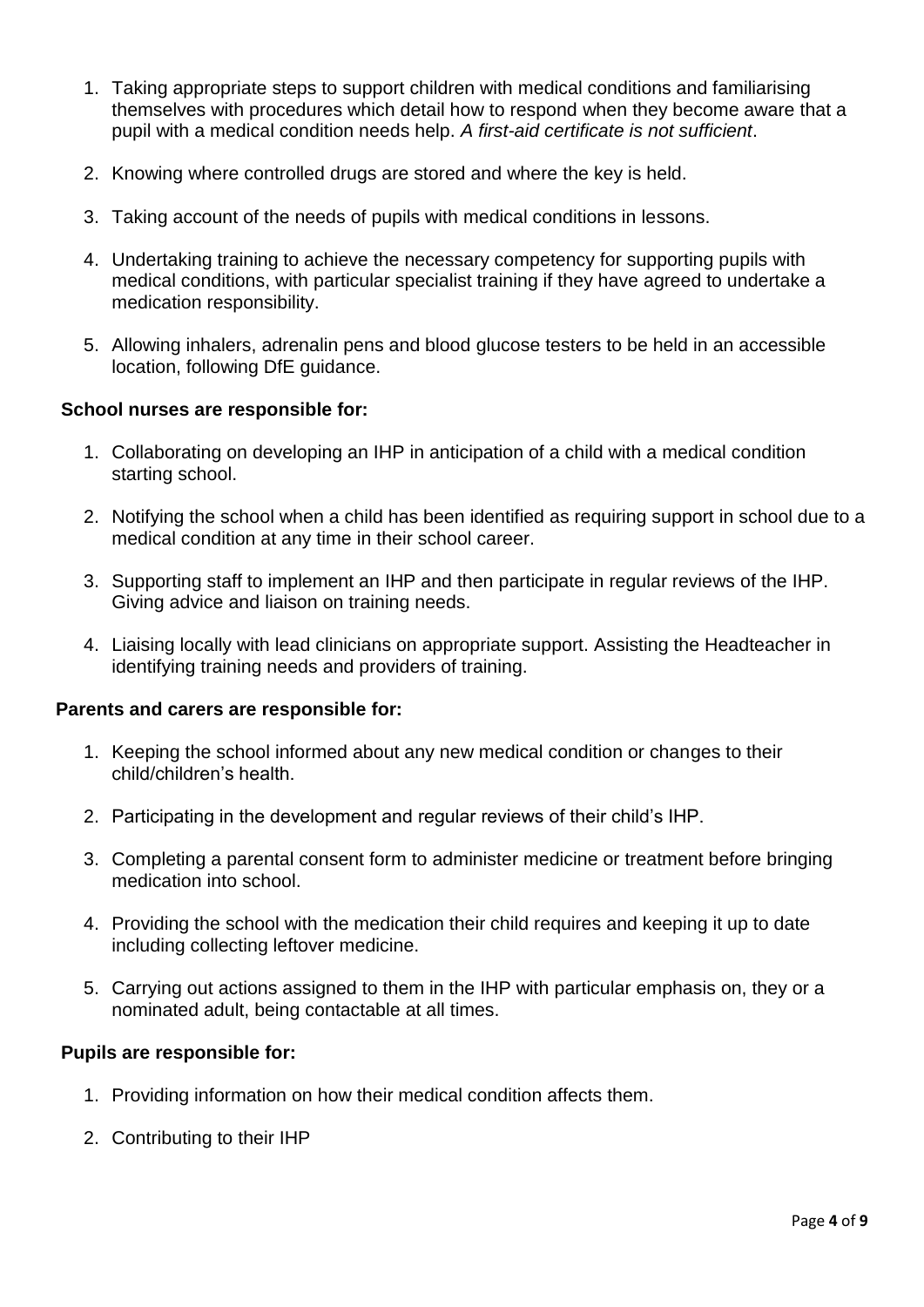3. Complying with the IHP and self-managing their medication or health needs including carrying medicines or devices, if judged competent to do so by a healthcare professional and agreed by parents.

## **2) TRAINING OF STAFF**

a) Newly appointed teachers, supply or agency staff and support staff will receive training on the 'Supporting Pupils with Medical Conditions' Policy as part of their induction.

b) The clinical lead for each training area/session will be named on each IHP.

c) No staff member may administer prescription medicines or undertake any healthcare procedures without undergoing training specific to the condition and signed off as competent.

d) School will keep a record of medical conditions supported, training undertaken and a list of teachers qualified to undertake responsibilities under this policy. They will notify Health & Safety DCC, and Risk, Insurance & Governance Manager, DCC.

### **3) MEDICAL CONDITIONS REGISTER**

a) Schools admissions forms should request information on pre-existing medical conditions*.*  Parents must have easy pathway to inform school at any point in the school year if a condition develops or is diagnosed. Consideration could be given to seeking consent from GPs to have input into the IHP and also to share information for recording attendance.

b) A medical conditions list or register should be kept, updated and reviewed regularly by the nominated member of staff. Each class teacher should have an overview of the list for the pupils in their care, within easy access.

c) Supply staff and support staff should similarly have access on a need to know basis. Parents should be assured data sharing principles are adhered to.

d) For pupils on the medical conditions list key stage transition points meetings should take place in advance of transferring to enable parents, school and health professionals to prepare IHP and train staff if appropriate.

### **4) INDIVIDUAL HEALTHCARE PLANS (IHPs)**

a) Where necessary (Headteachers will make the final decision) an Individual Healthcare Plan (IHP) will be developed in collaboration with the pupil, parents/carers, Headteacher, Special Educational Needs Coordinator (SENCO) and medical professionals.

b) IHPs will be easily accessible to all relevant staff, including supply/agency staff, whilst preserving confidentiality. Staffrooms are inappropriate locations under Information Commissioner's Office (ICO) advice for displaying IHP as visitors /parent helpers etc. may enter. If consent is sought from parents a photo and instructions may be displayed. More discreet location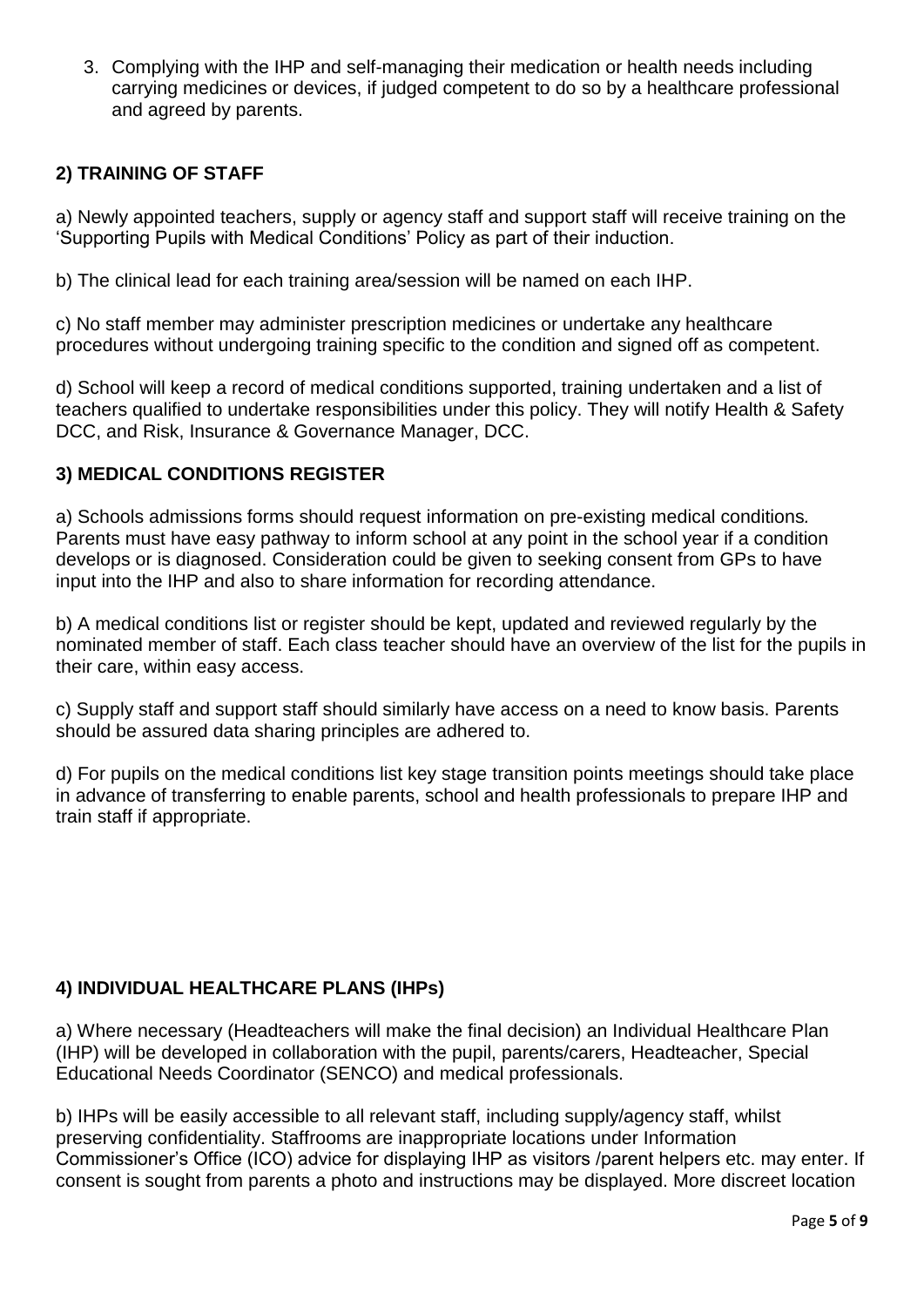for storage such as Intranet or locked file is more appropriate. *P.S. However, in the case of conditions with potential life-threatening implications the information should be available clearly and accessible to everyone.* 

c) IHPs will be reviewed at least annually or when a child's medical circumstances change, whichever is sooner.

d) Where a pupil has an Education, Health and Care plan or special needs statement, the IHP will be linked to it or become part of it.

e) Where a child is returning from a period of hospital education or alternative provision or home tuition, collaboration between the LA /AP provider and school is needed to ensure that the IHP identifies the support the child needs to reintegrate.

## **5) TRANSPORT ARRANGEMENTS**

a) Where a pupil with an IHP is allocated school transport the school should invite a member of DCC Transport team who will arrange for the driver or escort to participate in the IHP meeting. A copy of the IHP will be copied to the Transport team and kept on the pupil record. The IHP must be passed to the current operator for use by the driver /escort and the Transport team will ensure that the information is supplied when a change of operator takes place.

b) For some medical conditions the driver/ escort will require adequate training. For pupils who receive specialised support in school with their medical condition this must equally be planned for in travel arrangements to school and included in the specification to tender for that pupil's transport.

c) When prescribed controlled drugs need to be sent in to school, parents will be responsible for handing them over to the adult in the car in a suitable bag or container. They must be clearly labelled with name and dose etc.

d) Controlled drugs will be kept under the supervision of the adult in the car throughout the journey and handed to a school staff member on arrival. Any change in this arrangement will be reported to the Transport team for approval or appropriate action.

### **6) EDUCATION HEALTH NEEDS (EHN)**

a) All pupils of compulsory school age who because of illness, lasting 15 days or more, would not otherwise receive a suitable full-time education are provided for under the local authority's duty to arrange educational provision for such pupils.

b) In order to provide the most appropriate provision for the condition the EHN team accepts referrals where there is a medical diagnosis from a medical consultant.

### **7) MEDICINES**

a) Where possible, unless advised it would be detrimental to health, medicines should be prescribed in frequencies that allow the pupil to take them outside of school hours.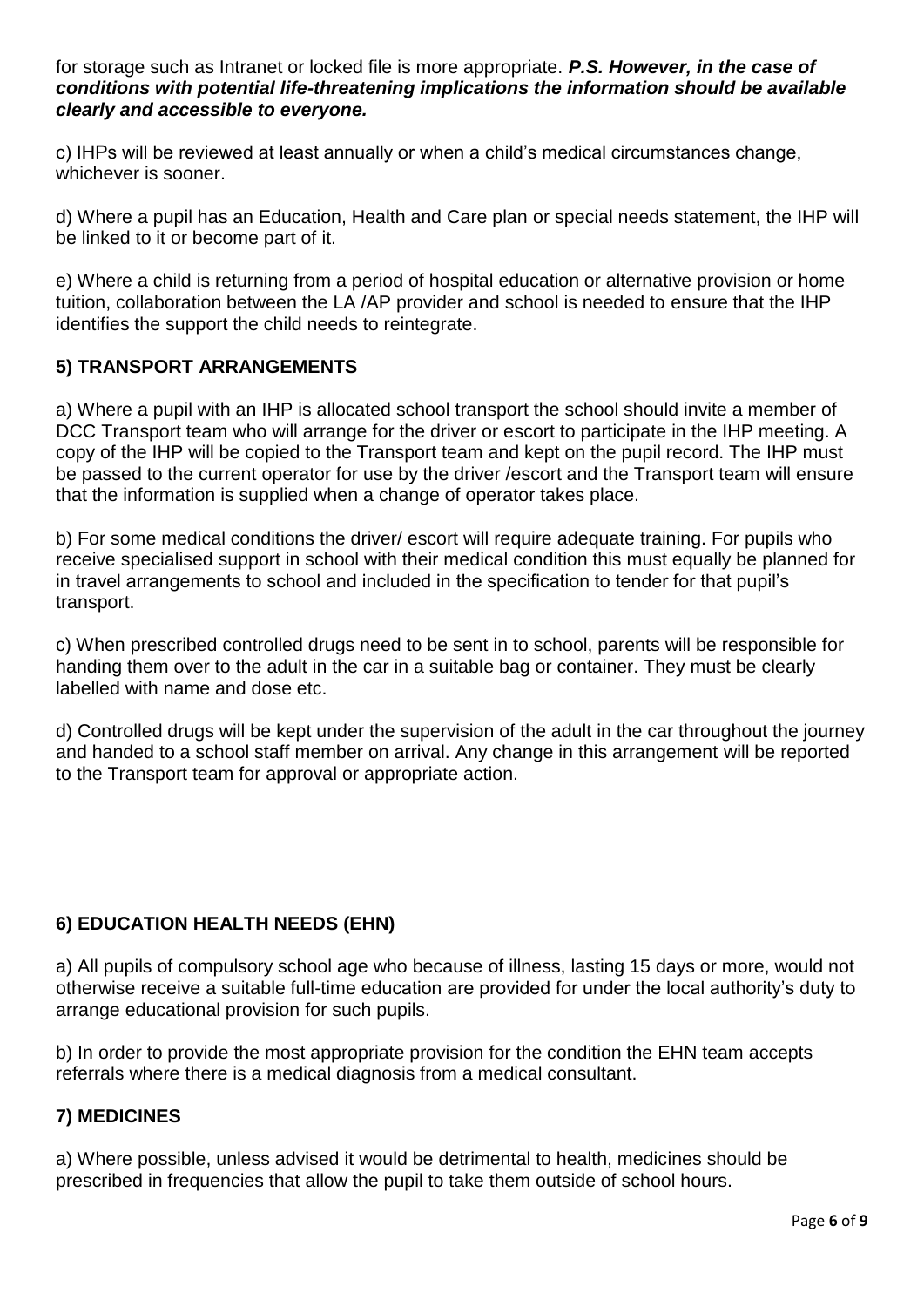b) If this is not possible, prior to staff members administering any medication, the parents/carers of the child must complete and sign a parental consent to administration of medicine form.

c) No child will be given any prescription or non-prescription medicines without written parental consent except in exceptional circumstances.

d) Where a pupil is prescribed medication by a healthcare professional without their parents'/carers' knowledge, every effort will be made to encourage the pupil to involve their parents while respecting their right to confidentiality.

e) No child under 16 years of age will be given medication containing aspirin without a doctor's prescription.

f) Medicines MUST be in date, labelled, and provided in the original container (except in the case of insulin which may come in a pen or pump) with dosage instructions. Medicines which do not meet these criteria will not be administered.

g) A maximum of **four** weeks' supply of the medication may be provided to the school at one time, except in exceptional circumstances.

h) A child who has been prescribed a controlled drug may legally have it in their possession if they are competent to do so, but passing it to another child for use is an offence. Monitoring arrangements may be necessary. Schools should otherwise keep controlled drugs that have been prescribed for a pupil securely stored in a non-portable container and only named staff should have access. Controlled drugs should be easily accessible in an emergency.

i) Medications will be stored in the School Office.

j) Any medications left over at the end of the course will be returned to the child's parents.

- k) Written records will be kept of any medication administered to children.
- l) Pupils will never be prevented from accessing their medication.
- m) Emergency salbutamol inhaler kits may be kept voluntarily by school

n) General posters about medical conditions (diabetes, asthma, epilepsy etc.) are recommended to be visible in the staff room

o) St Augustine's C of E (VA) Junior School cannot be held responsible for side effects that occur when medication is taken correctly.

p) Staff will not force a pupil, if the pupil refuses to comply with their health procedure, and the resulting actions will be clearly written into the IHP which will include informing parents.

### **8) EMERGENCIES**

a) Medical emergencies will be dealt with under the school's emergency procedures which will be communicated to all relevant staff so they are aware of signs and symptoms.

b) Pupils will be informed in general terms of what to do in an emergency such as telling a teacher.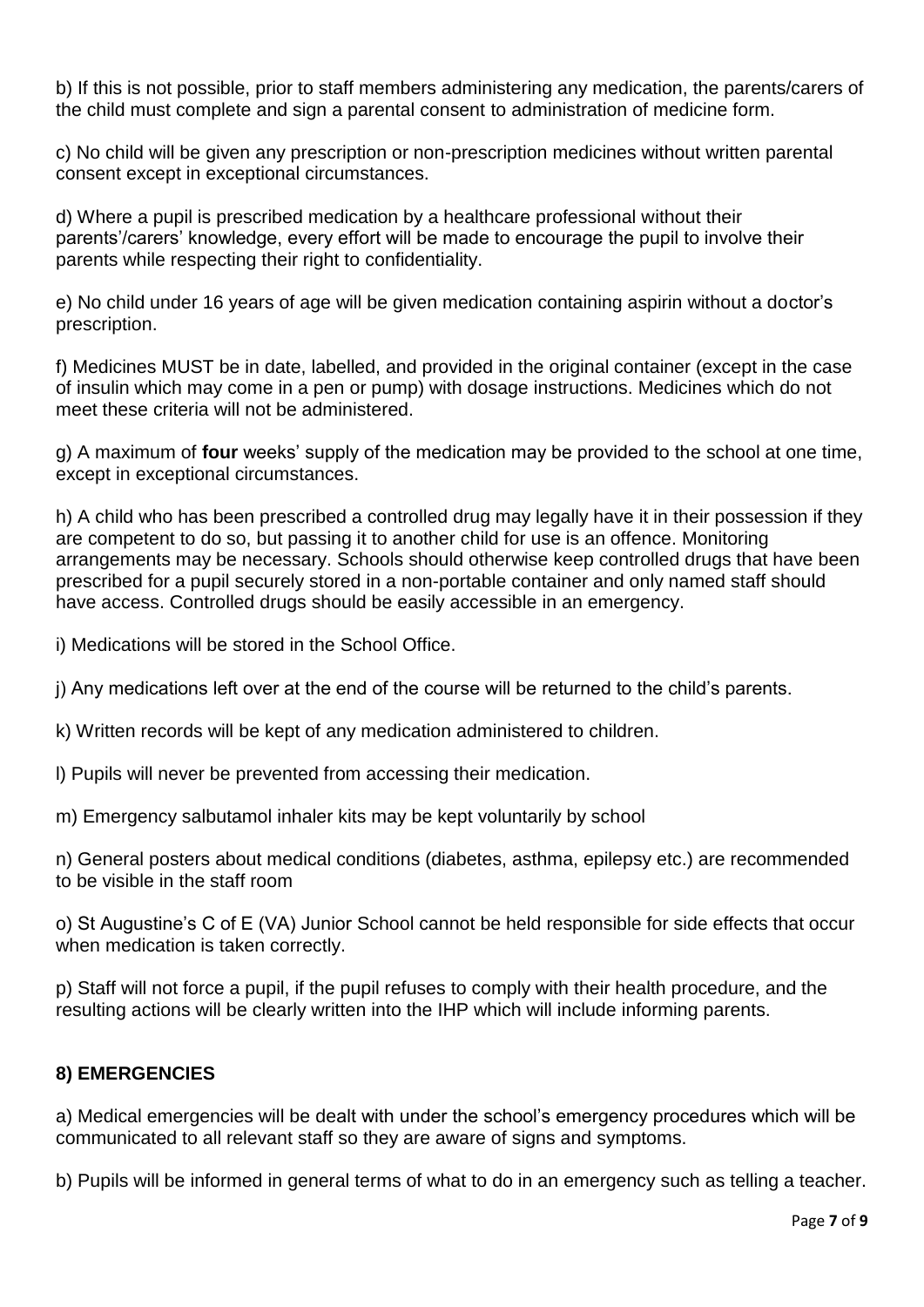c) If a pupil needs to be taken to hospital, a member of staff will remain with the child until their parents arrive.

# **9) DAY TRIPS, RESIDENTIAL VISITS AND SPORTING ACTIVITIES**

a) Unambiguous arrangements should be made and be flexible enough to ensure pupils with medical conditions can participate in school trips, residential stays, sports activities and not prevent them from doing so unless a clinician states it is not possible.

b) To comply with best practice risk assessments should be undertaken, in line with H&S executive guidance on school trips, in order to plan for including pupils with medical conditions. Consultation with parents, healthcare professionals etc. on trips and visits will be separate to the normal day to day IHP requirements for the school day.

## **10) AVOIDING UNACCEPTABLE PRACTICE**

*Each case will be judged individually but in general the following is not considered acceptable.* 

The following behaviour is unacceptable in St Augustine's C of E (VA) Junior School:

a) Preventing children from easily accessing their inhalers and medication and administering their medication when and where necessary.

b) Assuming that pupils with the same condition require the same treatment.

c) Ignoring the views of the pupil and/or their parents or ignoring medical evidence or opinion.

d) Sending pupils home frequently or preventing them from taking part in activities at school

e) Sending the pupil to the medical room or school office alone or with an unsuitable escort if they become ill.

f) Penalising pupils with medical conditions for their attendance record where the absences relate to their condition.

g) Making parents feel obliged or forcing parents to attend school to administer medication or provide medical support, including toilet issues.

h) Creating barriers to children participating in school life, including school trips.

i) Refusing to allow pupils to eat, drink or use the toilet when they need to in order to manage their condition.

## **11) INSURANCE**

a) Teachers who undertake responsibilities within this policy will be assured by the Headteacher that are covered by the LA/school's insurance.